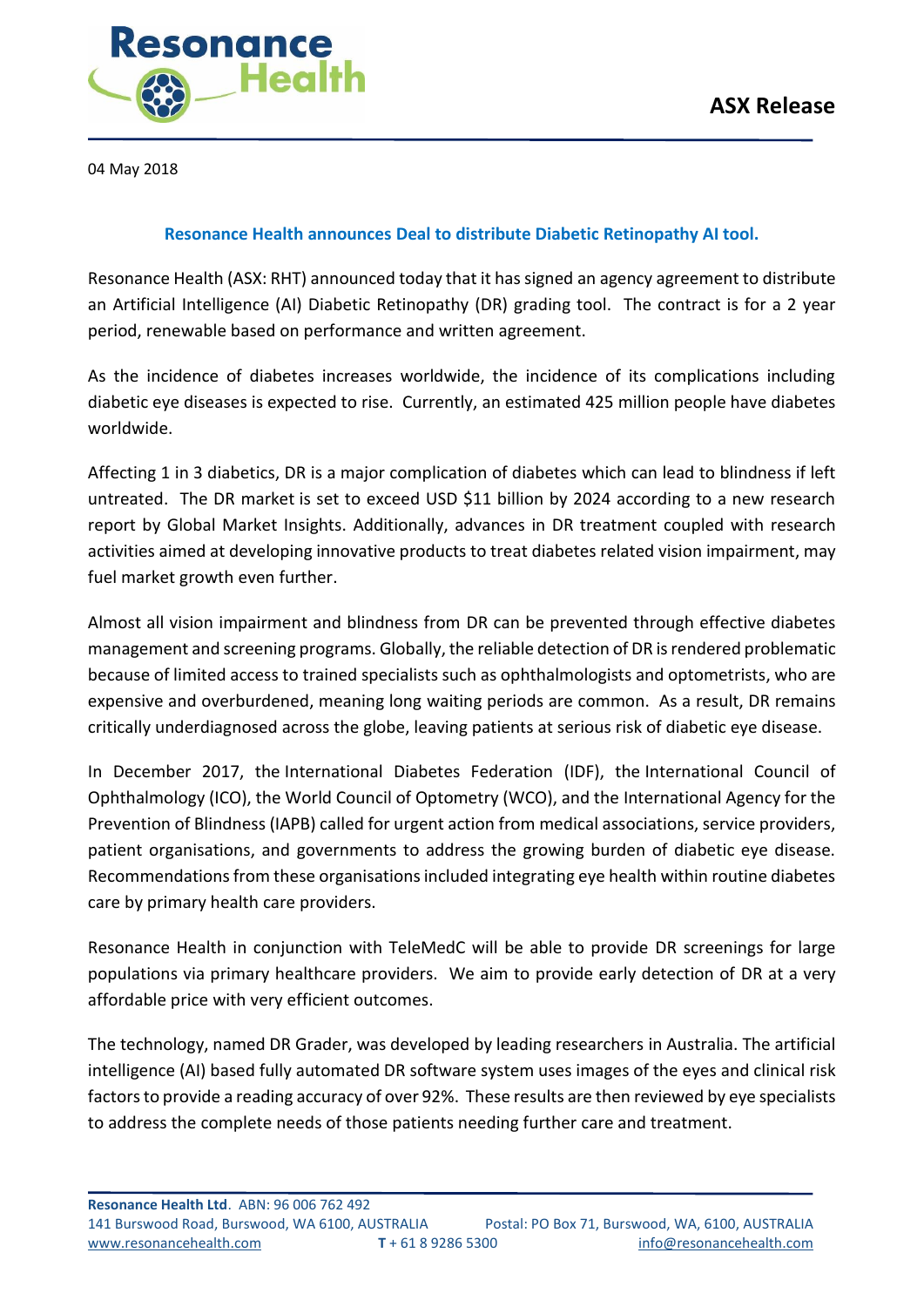



The image below shows sample eye images of various grades of DR.

The decision has been made by the Company and TeleMedC to initially target countries in low regulation jurisdictions, where access to ophthalmology services is extremely limited. Resonance Health is currently working with TeleMedC on gaining appropriate regulatory clearances. The Company will commercialise first in Lebanon, Pakistan, and Bangladesh. Additionally, the Company has rights to market the product in China and will do so subject to appropriate regulatory clearance.

China, which has a population of 1.379 billion people, has prevalence rates for diabetes and prediabetes (in individuals aged 20 years or older in 2007-2008) of 9.7% and 15.2%, respectively, accounting for 92.4 million adults with diabetes and 148.2 million adults with prediabetes. More than 68 million people have already been diagnosed with diabetic DR in China.

In Pakistan, which has a population of 193 million people, 35 million to 37.5 million people above 20 are estimated to be suffering from diabetes. One study estimated the prevalence of DR in Pakistan at 26%, with estimates rising alarmingly to 66.1% in those above 51 years of age. (Khan AJ. Prevalence of diabetic retinopathy in Pakistani subjects a pilot study. J Pak Med Assoc. 1991; 1 (1): 41- 49.).